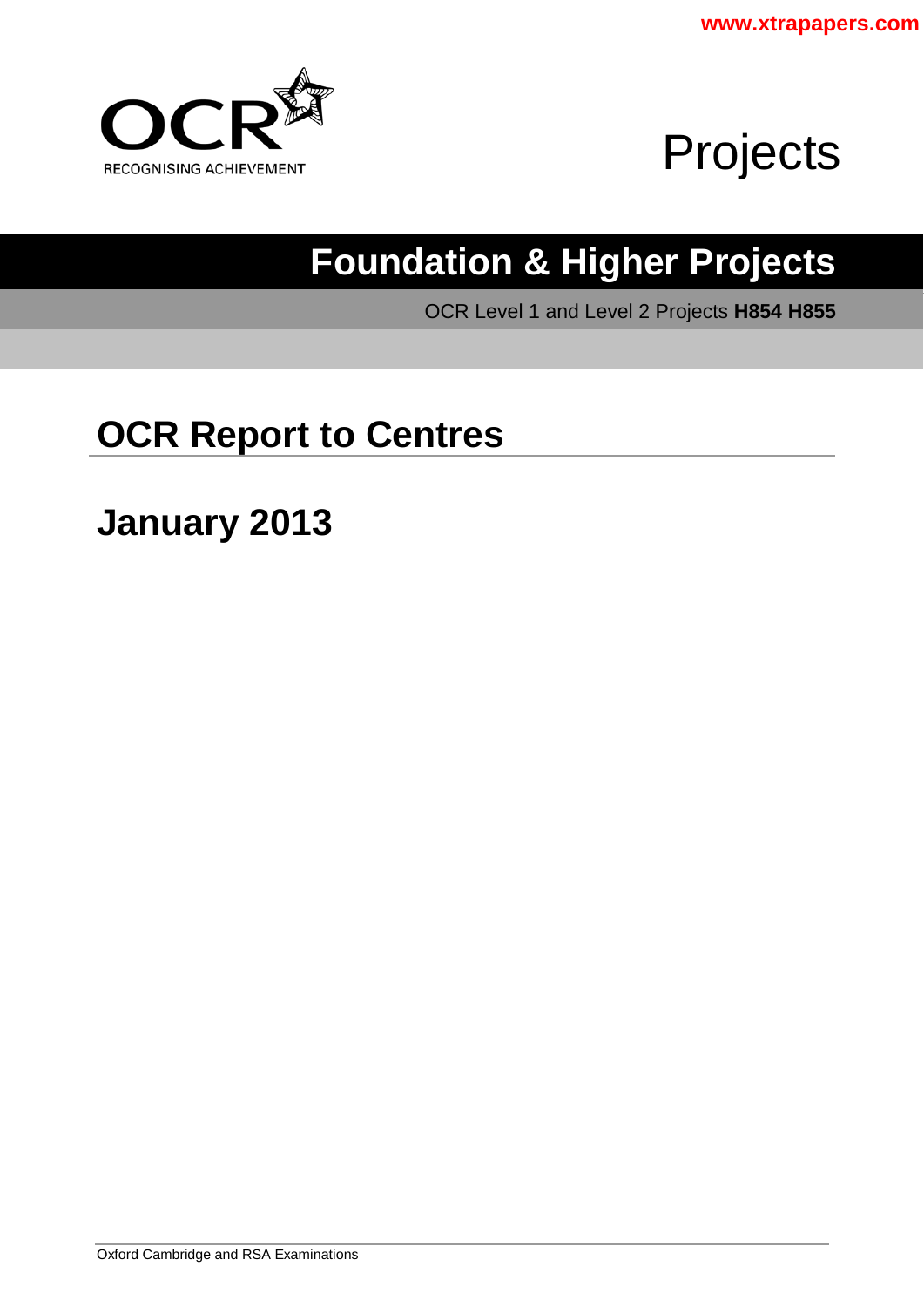OCR (Oxford Cambridge and RSA) is a leading UK awarding body, providing a wide range of qualifications to meet the needs of candidates of all ages and abilities. OCR qualifications include AS/A Levels, Diplomas, GCSEs, Cambridge Nationals, Cambridge Technicals, Functional Skills, Key Skills, Entry Level qualifications, NVQs and vocational qualifications in areas such as IT, business, languages, teaching/training, administration and secretarial skills.

It is also responsible for developing new specifications to meet national requirements and the needs of students and teachers. OCR is a not-for-profit organisation; any surplus made is invested back into the establishment to help towards the development of qualifications and support, which keep pace with the changing needs of today's society.

This report on the examination provides information on the performance of candidates which it is hoped will be useful to teachers in their preparation of candidates for future examinations. It is intended to be constructive and informative and to promote better understanding of the specification content, of the operation of the scheme of assessment and of the application of assessment criteria.

Reports should be read in conjunction with the published question papers and mark schemes for the examination.

OCR will not enter into any discussion or correspondence in connection with this report.

© OCR 2013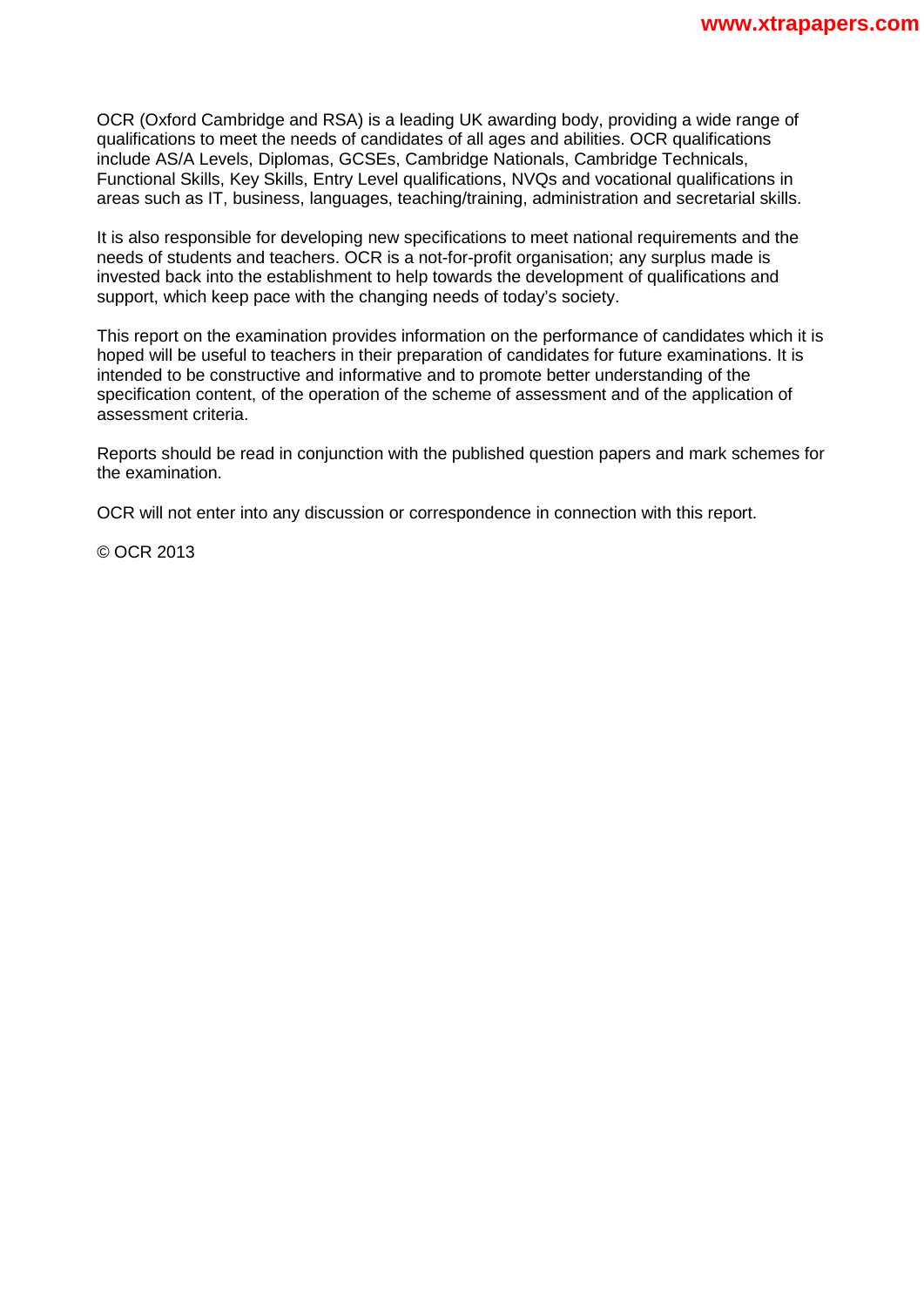#### **CONTENTS**

## **Projects**

## **Level 1 Foundation (H854)**

## **Level 2 Higher (H855)**

### **OCR REPORT TO CENTRES**

| <b>Content</b>                      | Page          |
|-------------------------------------|---------------|
| Overview                            |               |
| H855 01 & 02 Level 2 Higher Project | $\mathcal{P}$ |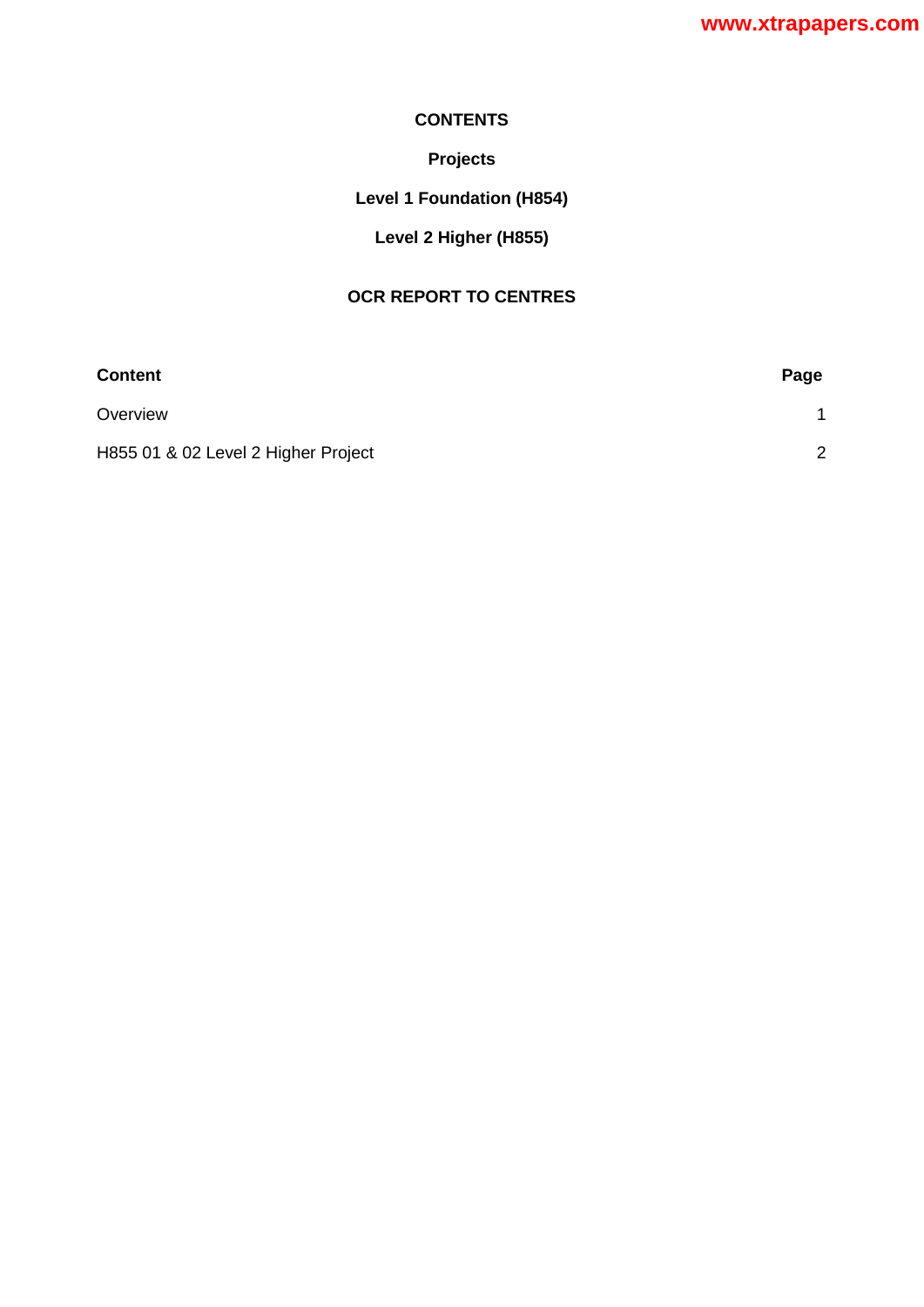*OCR Report to Centres – January 2013*

# <span id="page-3-0"></span>**Overview**

There were no entries for H854.

There was a small entry in January, but it was really encouraging to see the way in which candidates at both Level Two and Level Three were making good use of the opportunities provided by the qualification to extend their range of skills and utilise the Project in the way designed. The diversity and sheer originality of much that was seen was really refreshing and it is to be hoped that centres will continue to make use of the Projects to enable skill development to take place when there seems to be so much focus on 'content' elsewhere. It is worthwhile noting, however, that in both H855 and H856 that the principal cause of underachievement was not lack of candidate ability or effort, but misdirection and lack of centre awareness of exactly what the assessment criteria are. It was concerning to still see so much focus on content and irrelevant assessment criteria in H856 and on over direction in H855. There is still 'face to face' Inset provided for both qualifications and centres are strongly recommended to make use of it.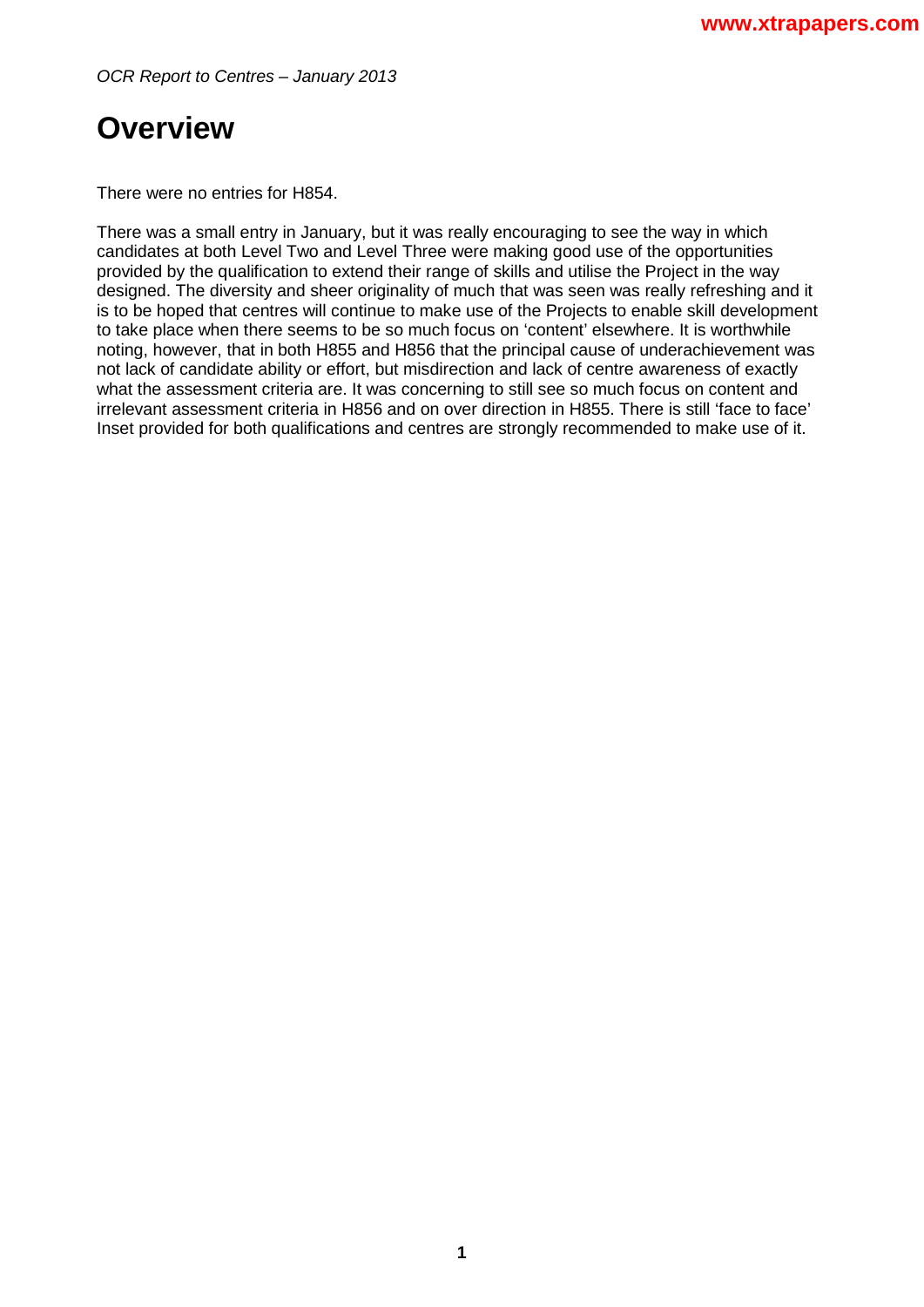# <span id="page-4-0"></span>**H855 01 & 02 Level 2 Higher Project**

There was a small entry for this specification. Some of these were submitted as part of a Creative and Media Diploma, and had a very strong focus on Principal Learning. Centres which submit work for this qualification should note that the requirement for the project to have a Principal Learning focus is not absolute; any topic is acceptable as long as it enables the candidate to progress to the next level of education. Some centres may well be restricting candidate achievement by insisting on a link with Principal Learning.

It was pleasing to see some centres submitting projects which had an artefact as the outcome.

Evidence was submitted in a variety of formats, and it was encouraging to see some centres and candidates making excellent use of photographic evidence, particularly when large artefacts had been produced. Centres are reminded not to submit large artefacts for postal moderation as these can be badly compromised in transit.

One very positive feature of some entries this year was that supervisors had helpfully annotated candidate's work. This made the moderation process straightforward because moderators could see how and why marks had been awarded to candidates. The Unit Recording Sheets were also well completed, with precise signposting of evidence in some cases. Nevertheless, there was still evidence of supervisors simply recycling the bullet points on the Unit Recording Sheets. This is not helpful to moderators as it is impossible to see why marks have been awarded, not where the evidence is to justify the marks.

AO1: Planning evidence was significantly better in some projects, with detailed plans, including estimated completion dates, being produced at the start of the project. Some candidates had undertaken ongoing action planning during the process, and these projects had been highly and justifiably rewarded for this.

It was, however, very disappointing to see centres still giving candidates a task rather than allowing them to choose their own project. This practice always impacts on candidate achievement, and centres are once again advised not to continue with this.

AO2: It was pleasing to see the majority of projects had a bibliography, with secondary sources appropriately referenced. Higher achieving candidates showed an awareness of the value of their sources, with some insight into bias, and had taken the time to source some quite obscure and elusive sources. However, a number of candidates relied solely on the internet for their sources. Some had relied heavily and unquestioningly on secondary sources.

It was a matter of great concern to see course-books for other specifications listed in bibliographies, and in some cases, those produced by different awarding bodies. This is a dangerous practice, and centres are advised not to do this. These course-books will not help candidates meet all the assessment objectives for this specification, and in some cases, candidate achievement was severely compromised.

AO3: Higher achieving candidates made good use of their Project Progression Record, often demonstrating ongoing evaluation and revision of planning throughout the project. Some of these were meticulously kept and provided excellent evidence for this AO. Support from supervising staff in the form of monitoring comments also contributed to high achievement for some candidates. Some Project Progression records are used simply as checklists, often at the end of the process, and this approach resulted in relatively low marks for this assessment objective.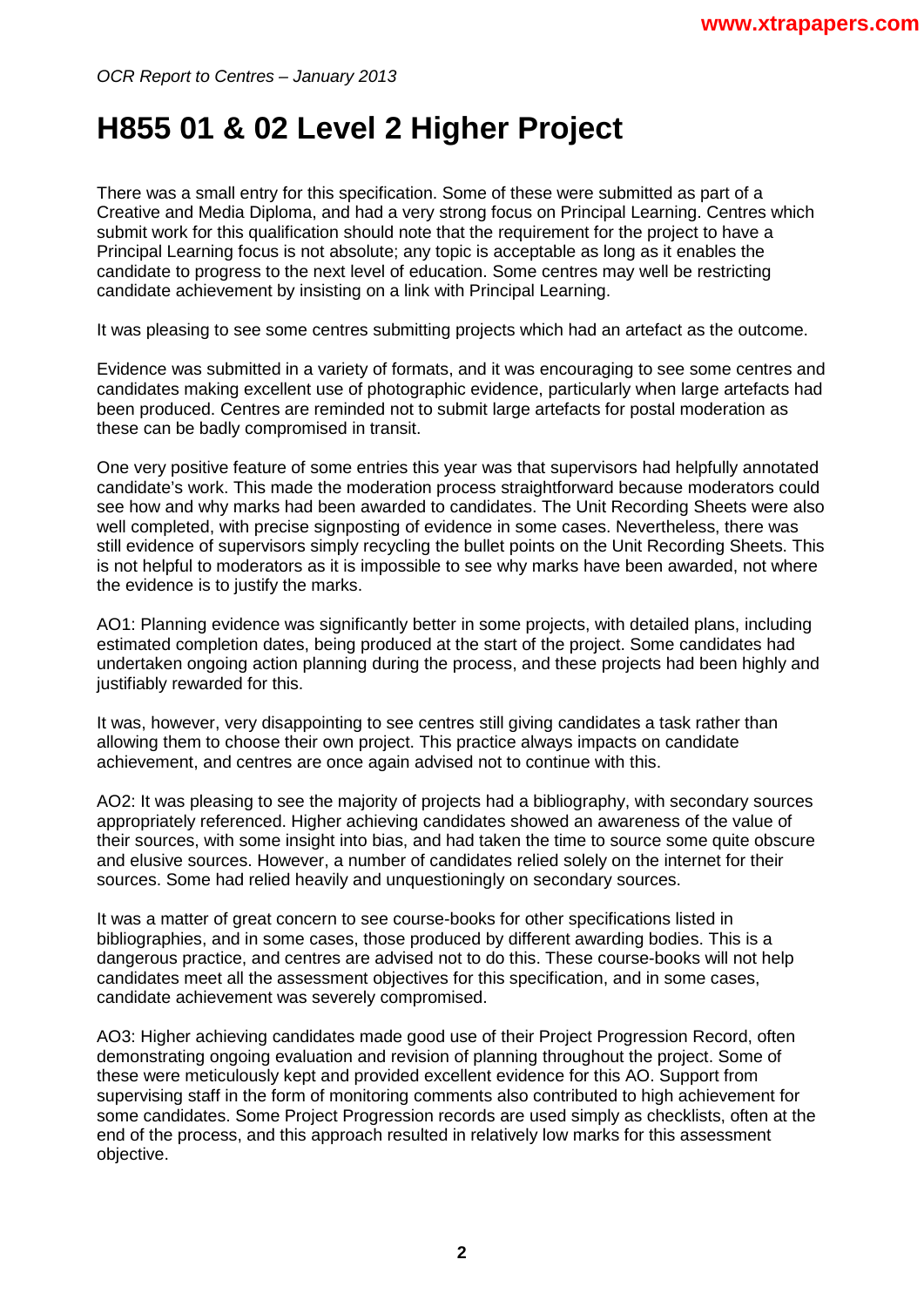#### *OCR Report to Centres – January 2013*

Some candidates had been given extremely detailed frameworks to use, which also restricted candidate achievement. This practice is discouraged by OCR and centres should under no circumstances tell candidates what to put on their project, nor give them a structure to follow. Candidates are assessed on their organisational skills, and should produce their own structures to work from. This practice has a considerable impact on marks for AO1, AO3 and AO4.

AO4: Evaluations were varied in quality, but there was evidence that this skill is much improved. A large number of candidates still write an account of what they did, rather than evaluating their project management skills. Sometimes the quality of the outcome was the sole focus for a written evaluation, and while there is scope for comment on the value and relevance of the outcome, it is not the only aspect which requires review and evaluation. Well used project Progression Records often produced good ongoing evaluative comment and there was evidence of real reflective learning taking place.